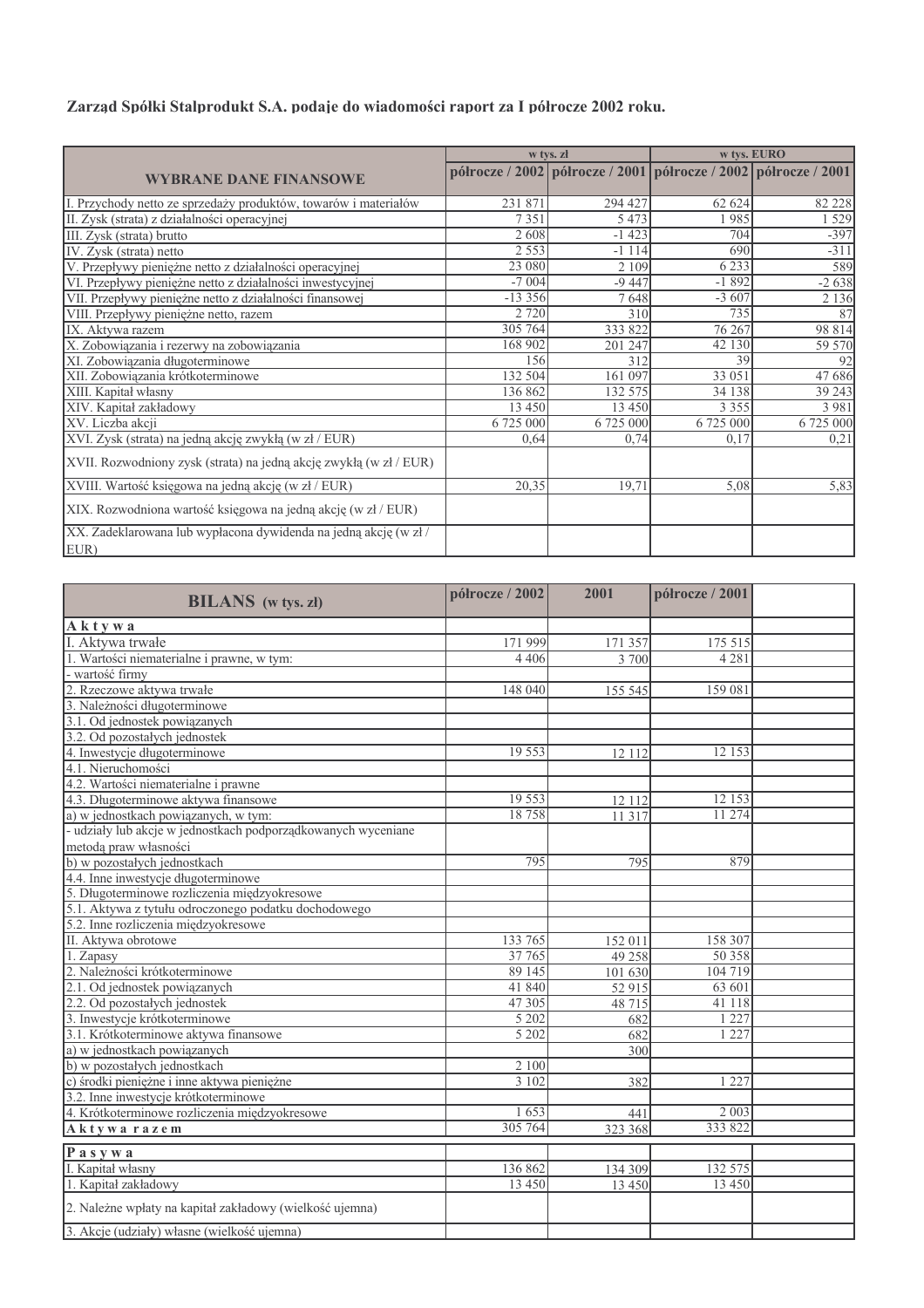| 4. Kapitał zapasowy                                               | 35 794    | 35 794    | 35 794           |  |
|-------------------------------------------------------------------|-----------|-----------|------------------|--|
| 5. Kapitał z aktualizacji wyceny                                  | 271       | 271       | 271              |  |
| 6. Pozostałe kapitały rezerwowe                                   | 84 794    | 84 174    | 84 174           |  |
| 7. Zysk (strata) z lat ubiegłych                                  |           |           |                  |  |
| 8. Zysk (strata) netto                                            | 2 5 5 3   | 620       | $-1114$          |  |
| 9. Odpisy z zysku netto w ciągu roku obrotowego (wielkość ujemna) |           |           |                  |  |
| II. Zobowiązania i rezerwy na zobowiązania                        | 168 902   | 189 059   | 201 247          |  |
| 1. Rezerwy na zobowiązania                                        | 5918      | 6 5 3 8   | $\frac{7164}{ }$ |  |
| 1.1. Rezerwa z tytułu odroczonego podatku dochodowego             | 5918      | 6 5 3 8   | 7 1 6 4          |  |
| 1.2. Rezerwa na świadczenia emerytalne i podobne                  |           |           |                  |  |
| a) długoterminowa                                                 |           |           |                  |  |
| b) krótkoterminowa                                                |           |           |                  |  |
| 1.3. Pozostałe rezerwy                                            |           |           |                  |  |
| a) długoterminowe                                                 |           |           |                  |  |
| b) krótkoterminowe                                                |           |           |                  |  |
| 2. Zobowiązania długoterminowe                                    | 156       | 312       | 312              |  |
| 2.1. Wobec jednostek powiązanych                                  |           |           |                  |  |
| 2.2. Wobec pozostałych jednostek                                  | 156       | 312       | 312              |  |
| 3. Zobowiązania krótkoterminowe                                   | 132 504   | 151 607   | 161 097          |  |
| 3.1. Wobec jednostek powiązanych                                  | 53 105    | 68 664    | 65 019           |  |
| 3.2. Wobec pozostałych jednostek                                  | 76952     | 81 054    | 93 654           |  |
| 3.3. Fundusze specjalne                                           | 2 4 4 7   | 1889      | 2 4 2 4          |  |
| 4. Rozliczenia międzyokresowe                                     | 30 324    | 30 602    | 32 674           |  |
| 4.1. Ujemna wartość firmy                                         | 30 312    | 30 471    | 32 674           |  |
| 4.2. Inne rozliczenia międzyokresowe                              | 12.       | 131       |                  |  |
| a) długoterminowe                                                 |           |           |                  |  |
| b) krótkoterminowe                                                | 12        | 131       |                  |  |
| Pasywarazem                                                       | 305 764   | 323 368   | 333 822          |  |
|                                                                   |           |           |                  |  |
| Wartość księgowa                                                  | 136 862   | 134 309   | 132 575          |  |
| Liczba akcji                                                      | 6 725 000 | 6 725 000 | 6725000          |  |
| Wartość księgowa na jedną akcję (w zł)                            | 20,35     | 19,97     | 19,71            |  |
| Rozwodniona liczba akcji                                          |           |           |                  |  |
| $\mathbb{R}$ ozwodniona wartość ksiegowa na jedna akcie (w zł)    |           |           |                  |  |

| <b>POZYCJE POZABILANSOWE</b> (w tys. zł)                                                                               | półrocze / 2002                 | 2001          | półrocze / 2001 |  |
|------------------------------------------------------------------------------------------------------------------------|---------------------------------|---------------|-----------------|--|
| 1. Należności warunkowe                                                                                                |                                 |               |                 |  |
| 1.1. Od jednostek powiązanych (z tytułu)                                                                               |                                 |               |                 |  |
| otrzymanych gwarancji i poręczeń                                                                                       |                                 |               |                 |  |
|                                                                                                                        |                                 |               |                 |  |
| 1.2. Od pozostałych jednostek (z tytułu)                                                                               |                                 |               |                 |  |
| otrzymanych gwarancji i poręczeń                                                                                       |                                 |               |                 |  |
|                                                                                                                        |                                 |               |                 |  |
| 2. Zobowiązania warunkowe                                                                                              | 24 000                          | 24 000        | 45 500          |  |
| 2.1. Na rzecz jednostek powiązanych (z tytułu)                                                                         | 24 000                          | 24 000        | 40 000          |  |
| udzielonych gwarancji i poręczeń                                                                                       | 24 000                          | 24 000        | 40 000          |  |
|                                                                                                                        |                                 |               |                 |  |
| 2.2. Na rzecz pozostałych jednostek (z tytułu)                                                                         |                                 |               | 5 500           |  |
| udzielonych gwarancji i poręczeń                                                                                       |                                 |               | 5 500           |  |
|                                                                                                                        |                                 |               |                 |  |
| 3. Inne (z tytułu)                                                                                                     |                                 |               |                 |  |
|                                                                                                                        |                                 |               |                 |  |
|                                                                                                                        |                                 |               |                 |  |
| Pozycje pozabilansowe, razem                                                                                           | 24 000                          | 24 000        | 45 500          |  |
| RACHUNEK ZYSKÓW I STRAT (w tys. zł)                                                                                    | półrocze / 2002 półrocze / 2001 |               |                 |  |
|                                                                                                                        | 231 871                         | 294 427       |                 |  |
| I. Przychody netto ze sprzedaży produktów, towarów i materiałów, w<br>- od jednostek powiązanych                       | 65 913                          | 102 344       |                 |  |
| 1. Przychody netto ze sprzedaży produktów                                                                              | 211 464                         | 242 890       |                 |  |
|                                                                                                                        | 20 407                          | 51 537        |                 |  |
| 2. Przychody netto ze sprzedaży towarów i materiałów<br>II. Koszty sprzedanych produktów, towarów i materiałów, w tym: | 214 123                         | 274 540       |                 |  |
| - od jednostek powiązanych                                                                                             | 60 826                          | 95 430        |                 |  |
| 1. Koszt wytworzenia sprzedanych produktów                                                                             | 193 602                         | 223 998       |                 |  |
| 2. Wartość sprzedanych towarów i materiałów                                                                            | 20 5 21                         | 50 542        |                 |  |
| III. Zysk (strata) brutto ze sprzedaży (I-II)                                                                          | 17748                           | 19887         |                 |  |
| IV. Koszty sprzedaży                                                                                                   | 3835                            | 5 1 8 1       |                 |  |
| V. Koszty ogólnego zarządu                                                                                             | 10 3 8 2                        | 10873         |                 |  |
| VI. Zysk (strata) na sprzedaży (III-IV-V)                                                                              | 3 5 3 1                         | 3833          |                 |  |
| VII. Pozostałe przychody operacyjne                                                                                    | 4 0 2 8<br>2807                 | 2 2 6 5<br>22 |                 |  |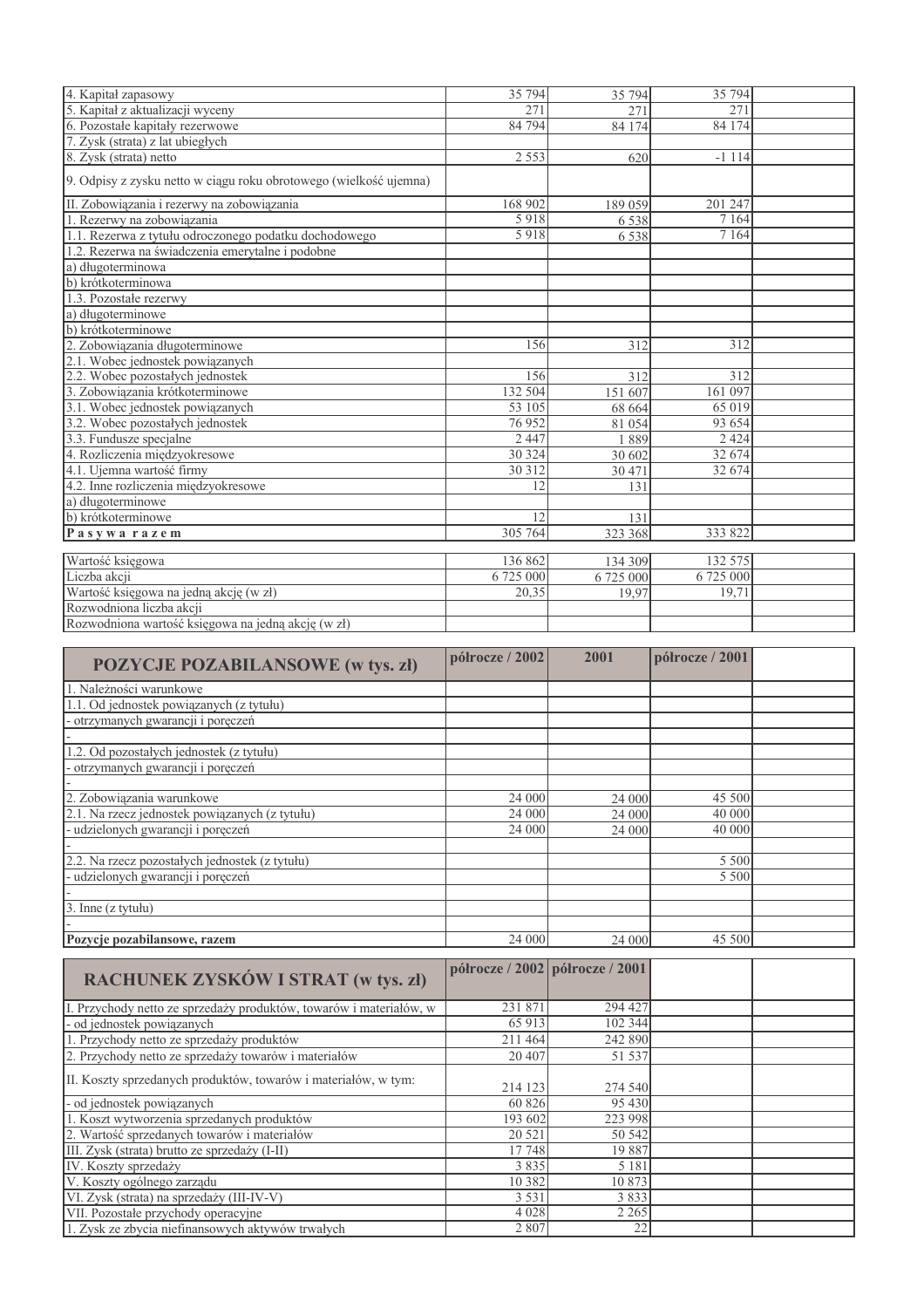| 2. Dotacje                                                         |           |           |  |
|--------------------------------------------------------------------|-----------|-----------|--|
| 3. Inne przychody operacyjne                                       | 221       | 2 2 4 3   |  |
| VIII. Pozostałe koszty operacyjne                                  | 208       | 625       |  |
| 1. Strata ze zbycia niefinansowych aktywów trwałych                |           |           |  |
| 2. Aktualizacja wartości aktywów niefinansowych                    | 12        | 86        |  |
| 3. Inne koszty operacyjne                                          | 196       | 539       |  |
| IX. Zysk (strata) z działalności operacyjnej (VI+VII-VIII)         | 7351      | 5 4 7 3   |  |
| X. Przychody finansowe                                             | 2901      | 5947      |  |
| 1. Dywidendy i udziały w zyskach, w tym:                           |           |           |  |
| od jednostek powiązanych                                           |           |           |  |
| 2. Odsetki, w tym:                                                 | 643       | 2934      |  |
| - od jednostek powiązanych                                         |           | 400       |  |
| 3. Zysk ze zbycia inwestycji                                       |           |           |  |
| 4. Aktualizacja wartości inwestycji                                |           |           |  |
| 5. Inne                                                            | 2 2 5 8   | 3 0 1 3   |  |
| XI. Koszty finansowe                                               | 7644      | 12843     |  |
| 1. Odsetki, w tym:                                                 | 5 0 2 3   | 6 1 8 9   |  |
| - dla jednostek powiązanych                                        |           |           |  |
| 2. Strata ze zbycia inwestycji                                     |           |           |  |
| 3. Aktualizacja wartości inwestycji                                |           |           |  |
| 4. Inne                                                            | 2621      | 6 6 5 4   |  |
| XII. Zysk (strata) z działalności gospodarczej (IX+X-XI)           | 2 608     | $-1423$   |  |
| XIII. Wynik zdarzeń nadzwyczajnych (XIII.1. - XIII.2.)             |           |           |  |
| 1. Zyski nadzwyczajne                                              |           |           |  |
| 2. Straty nadzwyczajne                                             |           |           |  |
| XIV. Zysk (strata) brutto (XII+/-XIII)                             | 2608      | $-1423$   |  |
| XV. Podatek dochodowy                                              | 55        | $-309$    |  |
| a) część bieżąca                                                   | 55        | $-309$    |  |
| b) część odroczona                                                 |           |           |  |
| XVI. Pozostałe obowiązkowe zmniejszenia zysku (zwiększenia straty) |           |           |  |
| XVII. Udział w zyskach (stratach) netto jednostek                  |           |           |  |
| podporządkowanych wycenianych metodą praw własności                |           |           |  |
| XVIII. Zysk (strata) netto (XIV-XV-XVI+/-XVII)                     | 2 5 5 3   | $-1114$   |  |
| Zysk (strata) netto (zaktualizowany)                               | 4 2 8 7   | 4 9 6 2   |  |
| Średnia ważona liczba akcji zwykłych                               | 6 725 000 | 6 725 000 |  |
| Zysk (strata) na jedną akcję zwykłą (w zł)                         | 0.64      | 0.74      |  |
| Średnia ważona przewidywana liczba akcji zwykłych                  |           |           |  |
|                                                                    |           |           |  |
| Rozwodniony zysk (strata) na jedną akcję zwykłą (w zł)             |           |           |  |

| <b>ZESTAWIENIE ZMIAN W</b>                                     | półrocze / 2002 | 2001    | półrocze / 2001 |  |
|----------------------------------------------------------------|-----------------|---------|-----------------|--|
| SKONSOLIDOWANYM KAPITALE WŁASNYM                               |                 |         |                 |  |
| $(w$ tys. $zi$ )                                               |                 |         |                 |  |
| I.Kapitał własny na początek okresu (BO)                       | 134 309         | 137 157 | 137 157         |  |
| a) zmiany przyjętych zasad (polityki) rachunkowości            |                 |         |                 |  |
| b) korekty błędów podstawowych                                 |                 |         |                 |  |
| I.a. Kapitał własny na początek okresu (BO), po uzgodnieniu do |                 |         |                 |  |
| danych porównywalnych                                          | 134 309         | 137 157 | 137 157         |  |
| 1. Kapitał zakładowy na początek okresu                        | 13 450          | 13 4 50 | 13 450          |  |
| 1.1. Zmiany kapitału zakładowego                               |                 |         |                 |  |
| a) zwiększenia (z tytułu)                                      |                 |         |                 |  |
| emisji akcji (wydania udziałów)                                |                 |         |                 |  |
|                                                                |                 |         |                 |  |
| b) zmniejszenia (z tytułu)                                     |                 |         |                 |  |
| umorzenia akcji (udziałów)                                     |                 |         |                 |  |
|                                                                |                 |         |                 |  |
| 1.2. Kapitał zakładowy na koniec okresu                        | 13 450          | 13 4 50 | 13 450          |  |
| 2. Należne wpłaty na kapitał zakładowy na początek okresu      |                 |         |                 |  |
| 2.1. Zmiany należnych wpłat na kapitał zakładowy               |                 |         |                 |  |
| a) zwiększenia (z tytułu)                                      |                 |         |                 |  |
|                                                                |                 |         |                 |  |
| b) zmniejszenia (z tytułu)                                     |                 |         |                 |  |
|                                                                |                 |         |                 |  |
| 2.2. Należne wpłaty na kapitał zakładowy na koniec okresu      |                 |         |                 |  |
| 3. Akcje (udziały) własne na początek okresu                   |                 |         |                 |  |
| 3.1. Zmiany akcji (udziałów) własnych                          |                 |         |                 |  |
| a) zwiększenia (z tytułu)                                      |                 |         |                 |  |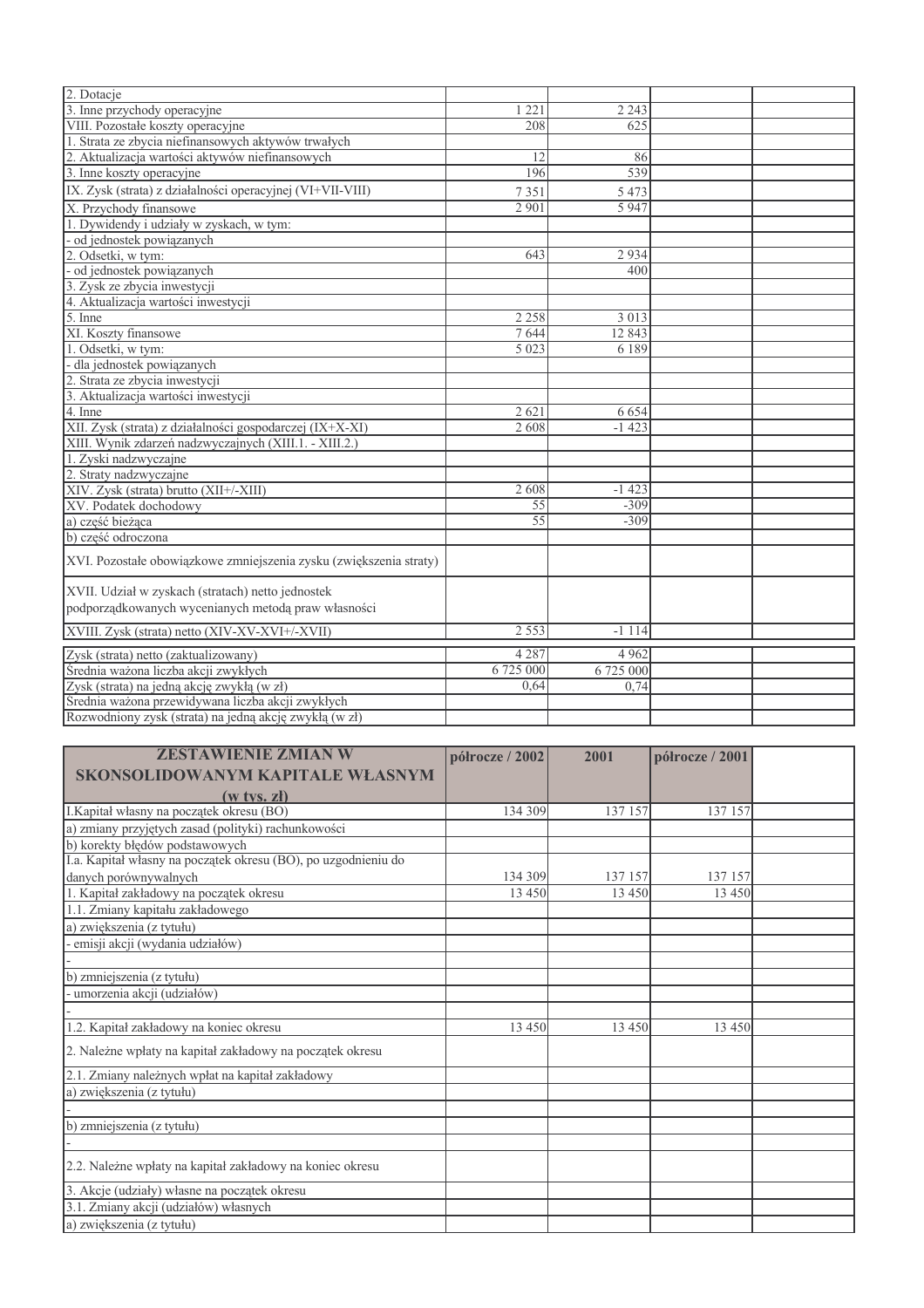| b) zmniejszenia (z tytułu)                                                                             |         |                                 |                     |  |
|--------------------------------------------------------------------------------------------------------|---------|---------------------------------|---------------------|--|
|                                                                                                        |         |                                 |                     |  |
| 3.2. Akcje (udziały) własne na koniec okresu                                                           |         |                                 |                     |  |
| 4. Kapitał zapasowy na początek okresu                                                                 |         |                                 |                     |  |
|                                                                                                        | 35 794  | 35 794                          | 35 794              |  |
| 4.1. Zmiany kapitału zapasowego                                                                        |         |                                 |                     |  |
| a) zwiększenia (z tytułu)                                                                              |         |                                 |                     |  |
| emisji akcji powyżej wartości nominalnej                                                               |         |                                 |                     |  |
| - z podziału zysku (ustawowo)                                                                          |         |                                 |                     |  |
| - z podziału zysku (ponad wymaganą ustawowo minimalną wartość)                                         |         |                                 |                     |  |
|                                                                                                        |         |                                 |                     |  |
| b) zmniejszenia (z tytułu)                                                                             |         |                                 |                     |  |
| pokrycia straty                                                                                        |         |                                 |                     |  |
|                                                                                                        |         |                                 |                     |  |
|                                                                                                        | 35 794  | 35 794                          | 35 794              |  |
| 4.2. Kapitał zapasowy na koniec okresu<br>5. Kapitał z aktualizacji wyceny na początek okresu          | 271     | 271                             | 271                 |  |
| 5.1. Zmiany kapitału z aktualizacji wyceny                                                             |         |                                 |                     |  |
|                                                                                                        |         |                                 |                     |  |
| a) zwiększenia (z tytułu)                                                                              |         |                                 |                     |  |
|                                                                                                        |         |                                 |                     |  |
| b) zmniejszenia (z tytułu)                                                                             |         |                                 |                     |  |
| zbycia środków trwałych                                                                                |         |                                 |                     |  |
|                                                                                                        |         |                                 |                     |  |
| 5.2. Kapitał z aktualizacji wyceny na koniec okresu                                                    | 271     | 271                             | 271                 |  |
| 6. Pozostałe kapitały rezerwowe na początek okresu                                                     | 84 174  | 71 520                          | 71 520              |  |
| 6.1. Zmiany pozostałych kapitałów rezerwowych                                                          | 620     | 12 654                          | 12 654              |  |
| a) zwiększenia (z tytułu)                                                                              | 620     | 12 654                          | 12 654              |  |
| podzial zysku                                                                                          | 620     | 12 654                          | 12654               |  |
|                                                                                                        |         |                                 |                     |  |
| b) zmniejszenia (z tytułu)                                                                             |         |                                 |                     |  |
|                                                                                                        |         |                                 |                     |  |
| 6.2. Pozostałe kapitały rezerwowe na koniec okresu                                                     | 84 794  | 84 174                          | 84 174              |  |
| 7. Zysk (strata) z lat ubiegłych na początek okresu                                                    | 620     | 16 122                          | 16 122              |  |
| 7.1. Zysk z lat ubiegłych na początek okresu                                                           | 620     | 16 122                          | 16 122              |  |
| a) zmiany przyjętych zasad (polityki) rachunkowości                                                    |         |                                 |                     |  |
| b) korekty błędów podstawowych                                                                         |         |                                 |                     |  |
| 7.2. Zysk z lat ubiegłych, na początek okresu, po uzgodnieniu do                                       |         |                                 |                     |  |
|                                                                                                        |         |                                 |                     |  |
| danych porównywalnych                                                                                  | 620     | 16 122                          | 16 122              |  |
| a) zwiększenia (z tytułu)                                                                              |         |                                 |                     |  |
| podziału zysku z lat ubiegłych                                                                         |         |                                 |                     |  |
|                                                                                                        |         |                                 |                     |  |
| b) zmniejszenia (z tytułu)                                                                             | 620     | $16 \overline{122}$             | $16 \overline{122}$ |  |
| podzial zysku                                                                                          | 620     | 16 122                          | 16 122              |  |
|                                                                                                        |         |                                 |                     |  |
| 7.3. Zysk z lat ubiegłych na koniec okresu                                                             |         |                                 |                     |  |
| 7.4. Strata z lat ubiegłych na początek okresu                                                         |         |                                 |                     |  |
| a) zmiany przyjętych zasad (polityki) rachunkowości                                                    |         |                                 |                     |  |
| b) korekty błędów podstawowych                                                                         |         |                                 |                     |  |
| 7.5. Strata z lat ubiegłych na początek okresu, po uzgodnieniu do                                      |         |                                 |                     |  |
| danych porównywalnych                                                                                  |         |                                 |                     |  |
| a) zwiększenia (z tytułu)                                                                              |         |                                 |                     |  |
| przeniesienia straty z lat ubiegłych do pokrycia                                                       |         |                                 |                     |  |
|                                                                                                        |         |                                 |                     |  |
| b) zmniejszenia (z tytułu)                                                                             |         |                                 |                     |  |
|                                                                                                        |         |                                 |                     |  |
| 7.6. Strata z lat ubiegłych na koniec okresu                                                           |         |                                 |                     |  |
| 7.7. Zysk (strata) z lat ubiegłych na koniec okresu                                                    |         |                                 |                     |  |
|                                                                                                        |         |                                 |                     |  |
|                                                                                                        | 2 5 5 3 | 620                             | $-1114$             |  |
| 8. Wynik netto<br>a) zysk netto<br>b) strata netto                                                     | 2 5 5 3 | 620                             |                     |  |
|                                                                                                        |         |                                 | 1 1 1 4             |  |
| c) odpisy z zysku                                                                                      |         |                                 |                     |  |
| II. Kapitał własny na koniec okresu (BZ)                                                               | 136 862 | 134 309                         | 132 575             |  |
| III. Kapitał własny, po uwzględnieniu proponowanego podziału zysku                                     |         |                                 |                     |  |
| (pokrycia straty)                                                                                      |         |                                 |                     |  |
|                                                                                                        |         |                                 |                     |  |
| <b>RACHUNEK PRZEPŁYWU ŚRODKÓW</b>                                                                      |         | półrocze / 2002 półrocze / 2001 |                     |  |
| <b>PIENIEŻNYCH (w tys. zł)</b><br>A. Przepływy środków pieniężnych z działalności operacyjnej - metoda |         |                                 |                     |  |
|                                                                                                        |         |                                 |                     |  |
| pośrednia                                                                                              |         |                                 |                     |  |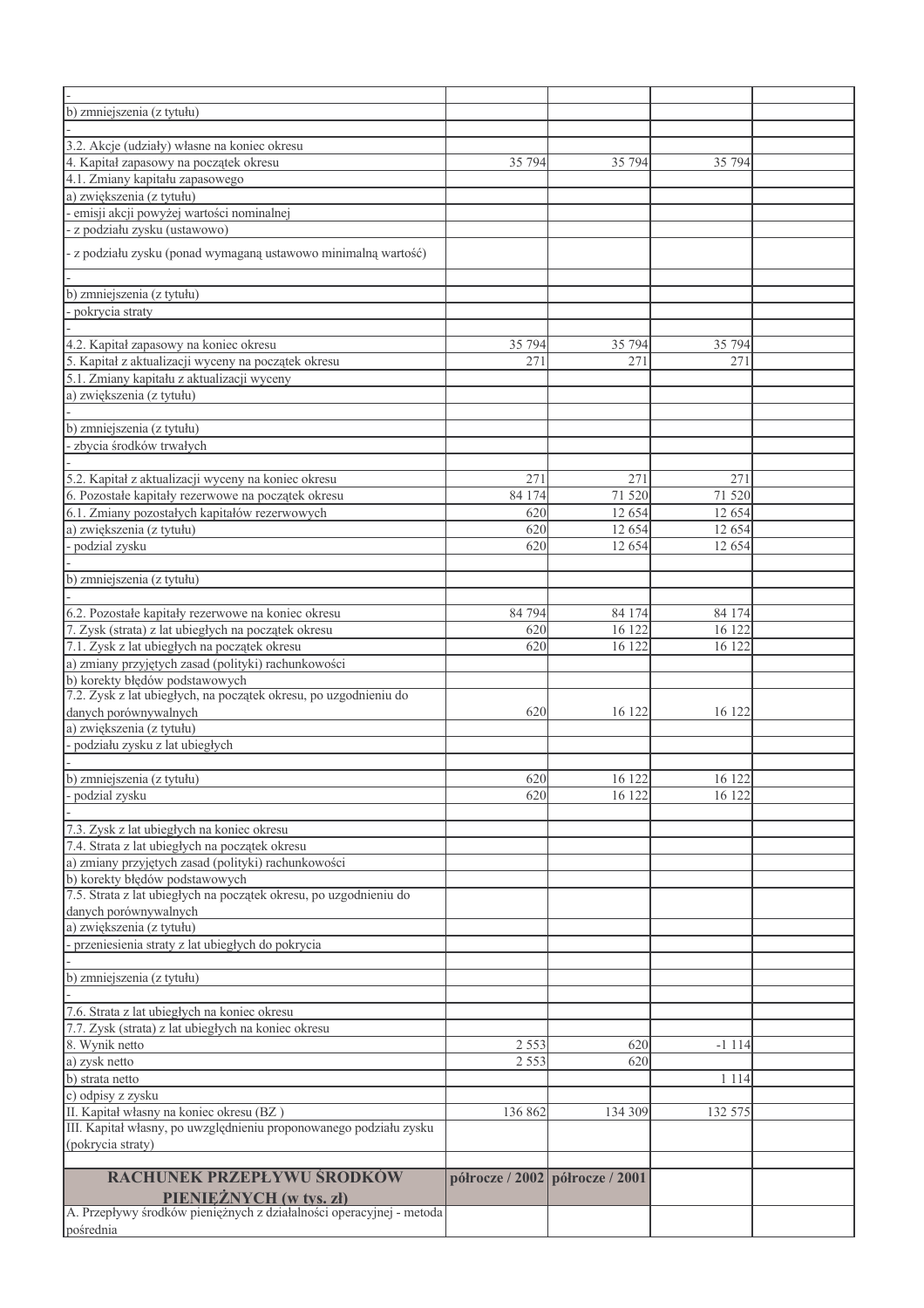| I. Zysk (strata) netto                                                                 | 2 5 5 3          | $-1114$  |  |
|----------------------------------------------------------------------------------------|------------------|----------|--|
|                                                                                        |                  |          |  |
| II. Korekty razem                                                                      | 20 5 27          | 3 2 2 3  |  |
| 1. Udział w (zyskach) stratach netto jednostek podporządkowanych                       |                  |          |  |
|                                                                                        |                  |          |  |
| wycenianych metodą praw własności                                                      |                  |          |  |
|                                                                                        |                  |          |  |
| 2. Amortyzacja                                                                         | 10 139           | 13 278   |  |
| 3. (Zyski) straty z tytułu różnic kursowych                                            |                  | $-1224$  |  |
| 4. Odsetki i udziały w zyskach (dywidendy)                                             | 4 1 0 2          | 5 7 6 4  |  |
| 5. (Zysk) strata z działalności inwestycyjnej                                          | $\overline{226}$ | $-127$   |  |
|                                                                                        |                  | $-1588$  |  |
| 6. Zmiana stanu rezerw                                                                 | $-620$           |          |  |
| 7. Zmiana stanu zapasów                                                                | 11 493           | $-7333$  |  |
| 8. Zmiana stanu należności                                                             | 10 685           | $-19053$ |  |
| 9. Zmiana stanu zobowiązań krótkoterminowych, z wyjątkiem                              |                  |          |  |
| pożyczek i kredytów                                                                    | $-10150$         | 15 4 9 9 |  |
|                                                                                        |                  |          |  |
| 10. Zmiana stanu rozliczeń międzyokresowych                                            | $-1491$          | $-1993$  |  |
| 11. Inne korekty                                                                       | $-3857$          |          |  |
|                                                                                        |                  |          |  |
| III. Przepływy pieniężne netto z działalności operacyjnej (I+/-II)                     | 23 080           | 2 1 0 9  |  |
|                                                                                        |                  |          |  |
| B. Przepływy środków pieniężnych z działalności inwestycyjnej                          |                  |          |  |
|                                                                                        |                  |          |  |
| I. Wpływy                                                                              | 350              | 782      |  |
| 1. Zbycie wartości niematerialnych i prawnych oraz rzeczowych                          |                  |          |  |
|                                                                                        | 52               | 256      |  |
| aktywów trwałych<br>2. Zbycie inwestycji w nieruchomości oraz wartości niematerialne i |                  |          |  |
|                                                                                        |                  |          |  |
| prawne                                                                                 |                  |          |  |
| 3. Z aktywów finansowych, w tym:                                                       | 169              | 526      |  |
| a) w jednostkach powiązanych                                                           |                  |          |  |
|                                                                                        |                  |          |  |
| - zbycie aktywów finansowych                                                           |                  |          |  |
| dywidendy i udziały w zyskach                                                          |                  |          |  |
| - spłata udzielonych pożyczek długoterminowych                                         |                  |          |  |
| - odsetki                                                                              |                  |          |  |
|                                                                                        |                  |          |  |
| - inne wpływy z aktywów finansowych                                                    |                  |          |  |
| b) w pozostałych jednostkach                                                           | 169              | 526      |  |
| - zbycie aktywów finansowych                                                           |                  |          |  |
| dywidendy i udziały w zyskach                                                          |                  |          |  |
|                                                                                        |                  |          |  |
| - spłata udzielonych pożyczek długoterminowych                                         |                  |          |  |
| - odsetki                                                                              | 48               | 189      |  |
| - inne wpływy z aktywów finansowych                                                    | 121              | 337      |  |
|                                                                                        | 129              |          |  |
| 4. Inne wpływy inwestycyjne<br>II. Wydatki                                             | $-7354$          | $-10229$ |  |
|                                                                                        |                  |          |  |
| 1. Nabycie wartości niematerialnych i prawnych oraz rzeczowych                         |                  |          |  |
| aktywów trwałych                                                                       | $-6578$          | $-9917$  |  |
|                                                                                        |                  |          |  |
| 2. Inwestycje w nieruchomości oraz wartości niematerialne i prawne                     |                  |          |  |
|                                                                                        |                  |          |  |
| 3. Na aktywa finansowe, w tym:                                                         | $-754$           | $-312$   |  |
| a) w jednostkach powiązanych                                                           | $-754$           | $-312$   |  |
| - nabycie aktywów finansowych                                                          | $-754$           | $-312$   |  |
| - udzielone pożyczki długoterminowe                                                    |                  |          |  |
|                                                                                        |                  |          |  |
| b) w pozostałych jednostkach                                                           |                  |          |  |
| - nabycie aktywów finansowych                                                          |                  |          |  |
| - udzielone pożyczki długoterminowe                                                    |                  |          |  |
| 4. Inne wydatki inwestycyjne                                                           | $-22$            |          |  |
|                                                                                        |                  |          |  |
| III. Przepływy pieniężne netto z działalności inwestycyjnej (I-II)                     |                  |          |  |
|                                                                                        | $-7004$          | $-9447$  |  |
|                                                                                        |                  |          |  |
| C. Przepływy środków pieniężnych z działalności finansowej                             |                  |          |  |
|                                                                                        |                  | 17281    |  |
| I. Wpływy                                                                              |                  |          |  |
| 1. Wpływy netto z emisji akcji (wydania udziałów) i innych                             |                  |          |  |
|                                                                                        |                  |          |  |
| instrumentów kapitałowych oraz dopłat do kapitału                                      |                  |          |  |
|                                                                                        |                  | 16782    |  |
| 2. Kredyty i pożyczki<br>3. Emisja dłużnych papierów wartościowych                     |                  |          |  |
|                                                                                        |                  |          |  |
| 4. Inne wpływy finansowe                                                               |                  | 499      |  |
| II. Wydatki                                                                            | $-13356$         | $-9633$  |  |
| 1. Nabycie akcji (udziałów) własnych                                                   |                  |          |  |
|                                                                                        |                  |          |  |
| 2. Dywidendy i inne wypłaty na rzecz właścicieli                                       |                  |          |  |
| 3. Inne, niż wypłaty na rzecz właścicieli, wydatki z tytułu podziału                   |                  |          |  |
| zysku                                                                                  |                  |          |  |
| 4. Spłaty kredytów i pożyczek                                                          | $-9108$          | $-3680$  |  |
|                                                                                        |                  |          |  |
| 5. Wykup dłużnych papierów wartościowych                                               |                  |          |  |
| 6. Z tytułu innych zobowiązań finansowych                                              |                  |          |  |
|                                                                                        |                  |          |  |
| 7. Płatności zobowiązań z tytułu umów leasingu finansowego                             |                  |          |  |
|                                                                                        |                  |          |  |